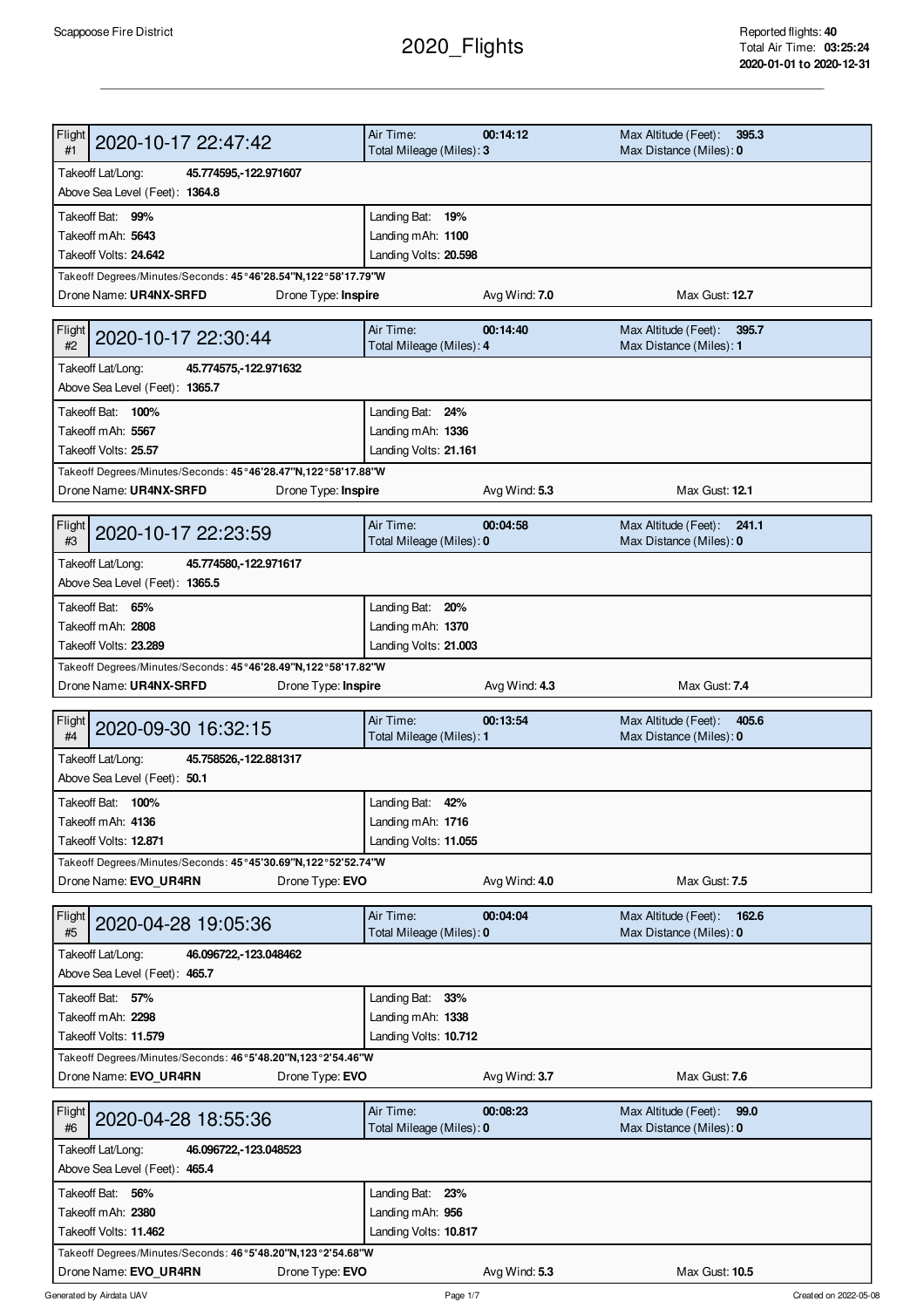| Flight<br>2020-04-28 18:44:15<br>#7                                         | Air Time:<br>Total Mileage (Miles): 0 | 00:11:10       | Max Altitude (Feet):<br>98.8<br>Max Distance (Miles): 0  |  |  |
|-----------------------------------------------------------------------------|---------------------------------------|----------------|----------------------------------------------------------|--|--|
| Takeoff Lat/Long:<br>46.096745, 123.048477                                  |                                       |                |                                                          |  |  |
| Above Sea Level (Feet): 465.3                                               |                                       |                |                                                          |  |  |
| Takeoff Bat: 98%                                                            | Landing Bat: 57%                      |                |                                                          |  |  |
| Takeoff mAh: 4154                                                           | Landing mAh: 2390                     |                |                                                          |  |  |
| Takeoff Volts: 12.8                                                         | Landing Volts: 11.227                 |                |                                                          |  |  |
| Takeoff Degrees/Minutes/Seconds: 46°5'48.28"N,123°2'54.52"W                 |                                       |                |                                                          |  |  |
| Drone Name: EVO_UR4RN<br>Drone Type: EVO                                    |                                       | Avg Wind: 5.4  | Max Gust: 10.7                                           |  |  |
| <b>Flight</b><br>2020-04-23 15:19:06<br>#8                                  | Air Time:<br>Total Mileage (Miles): 1 | 00:07:27       | Max Altitude (Feet):<br>63.3<br>Max Distance (Miles): 0  |  |  |
| Takeoff Lat/Long:<br>46.120140, 123.019394<br>Above Sea Level (Feet): 7.8   |                                       |                |                                                          |  |  |
| Takeoff Bat: 74%                                                            | Landing Bat: 45%                      |                |                                                          |  |  |
| Takeoff mAh: 3060                                                           | Landing mAh: 1860                     |                |                                                          |  |  |
| Takeoff Volts: 11.998                                                       | Landing Volts: 11.299                 |                |                                                          |  |  |
| Takeoff Degrees/Minutes/Seconds: 46°7'12.50"N,123°1'9.82"W                  |                                       |                |                                                          |  |  |
| Drone Type: EVO<br>Drone Name: EVO_UR4RN                                    |                                       | Avg Wind: 3.2  | Max Gust: 6.7                                            |  |  |
| Flight                                                                      | Air Time:                             | 00:06:26       | Max Altitude (Feet):<br>98.9                             |  |  |
| 2020-04-23 15:11:32<br>#9                                                   | Total Mileage (Miles): 1              |                | Max Distance (Miles): 0                                  |  |  |
| Takeoff Lat/Long:<br>46.120140, 123.019348<br>Above Sea Level (Feet): 8.1   |                                       |                |                                                          |  |  |
| Takeoff Bat: 98%                                                            | Landing Bat: 74%                      |                |                                                          |  |  |
| Takeoff mAh: 4066                                                           | Landing mAh: 3080                     |                |                                                          |  |  |
| Takeoff Volts: 12.811                                                       | Landing Volts: 11.623                 |                |                                                          |  |  |
| Takeoff Degrees/Minutes/Seconds: 46°7'12.50"N,123°1'9.65"W                  |                                       |                |                                                          |  |  |
| Drone Name: EVO_UR4RN<br>Drone Type: EVO                                    |                                       | Avg Wind: 4.5  | Max Gust: 6.4                                            |  |  |
| Flight                                                                      | Air Time:                             | 00:02:07       | Max Altitude (Feet):<br>88.6                             |  |  |
| 2020-04-03 11:36:37<br>#10                                                  | Total Mileage (Miles): 0              |                | Max Distance (Miles): 0                                  |  |  |
| Takeoff Lat/Long:<br>45.764786, 122.892937                                  |                                       |                |                                                          |  |  |
| Above Sea Level (Feet): 310.1                                               |                                       |                |                                                          |  |  |
| Takeoff Bat: 41%                                                            | Landing Bat: 14%                      |                |                                                          |  |  |
| Takeoff mAh: 1686                                                           | Landing mAh: 586                      |                |                                                          |  |  |
| Takeoff Volts: 11.221                                                       | Landing Volts: 10.466                 |                |                                                          |  |  |
| Takeoff Degrees/Minutes/Seconds: 45°45'53.23"N,122°53'34.57"W               |                                       |                |                                                          |  |  |
| Drone Name: EVO_UR4RN<br>Drone Type: EVO                                    |                                       | Avg Wind: 11.8 | Max Gust: 11.8                                           |  |  |
| Flight<br>2020-04-03 11:36:07<br>#11                                        | Air Time:<br>Total Mileage (Miles): 0 | 00:00:00       | Max Altitude (Feet):<br>0.0<br>Max Distance (Miles): 0   |  |  |
| Takeoff Lat/Long:                                                           |                                       |                |                                                          |  |  |
| Above Sea Level (Feet): 0.0                                                 |                                       |                |                                                          |  |  |
| Takeoff Bat: 41%                                                            | Landing Bat: 41%                      |                |                                                          |  |  |
| Takeoff mAh: 1698                                                           | Landing mAh: 1696                     |                |                                                          |  |  |
| Takeoff Volts: 11.229                                                       | Landing Volts: 11.191                 |                |                                                          |  |  |
| Drone Type: EVO<br>Drone Name: EVO UR4RN                                    |                                       | Avg Wind: 0.0  | Max Gust: 0.0                                            |  |  |
| Flight<br>2020-01-28 14:01:49<br>#12                                        | Air Time:<br>Total Mileage (Miles): 0 | 00:01:52       | Max Altitude (Feet):<br>106.4<br>Max Distance (Miles): 0 |  |  |
| Takeoff Lat/Long:<br>45.793098, 122.904999<br>Above Sea Level (Feet): 487.0 |                                       |                |                                                          |  |  |
| Takeoff Bat: 100%                                                           | Landing Bat: 92%                      |                |                                                          |  |  |
| Takeoff mAh: 3864                                                           | Landing mAh: 3560                     |                |                                                          |  |  |
| Takeoff Volts: 12.747                                                       | Landing Volts: 11.538                 |                |                                                          |  |  |
| Takeoff Degrees/Minutes/Seconds: 45°47'35.15"N,122°54'18.00"W               |                                       |                |                                                          |  |  |
| Drone Name: EVO_UR4RN<br>Drone Type: EVO                                    |                                       | Avg Wind: 2.2  | Max Gust: 2.8                                            |  |  |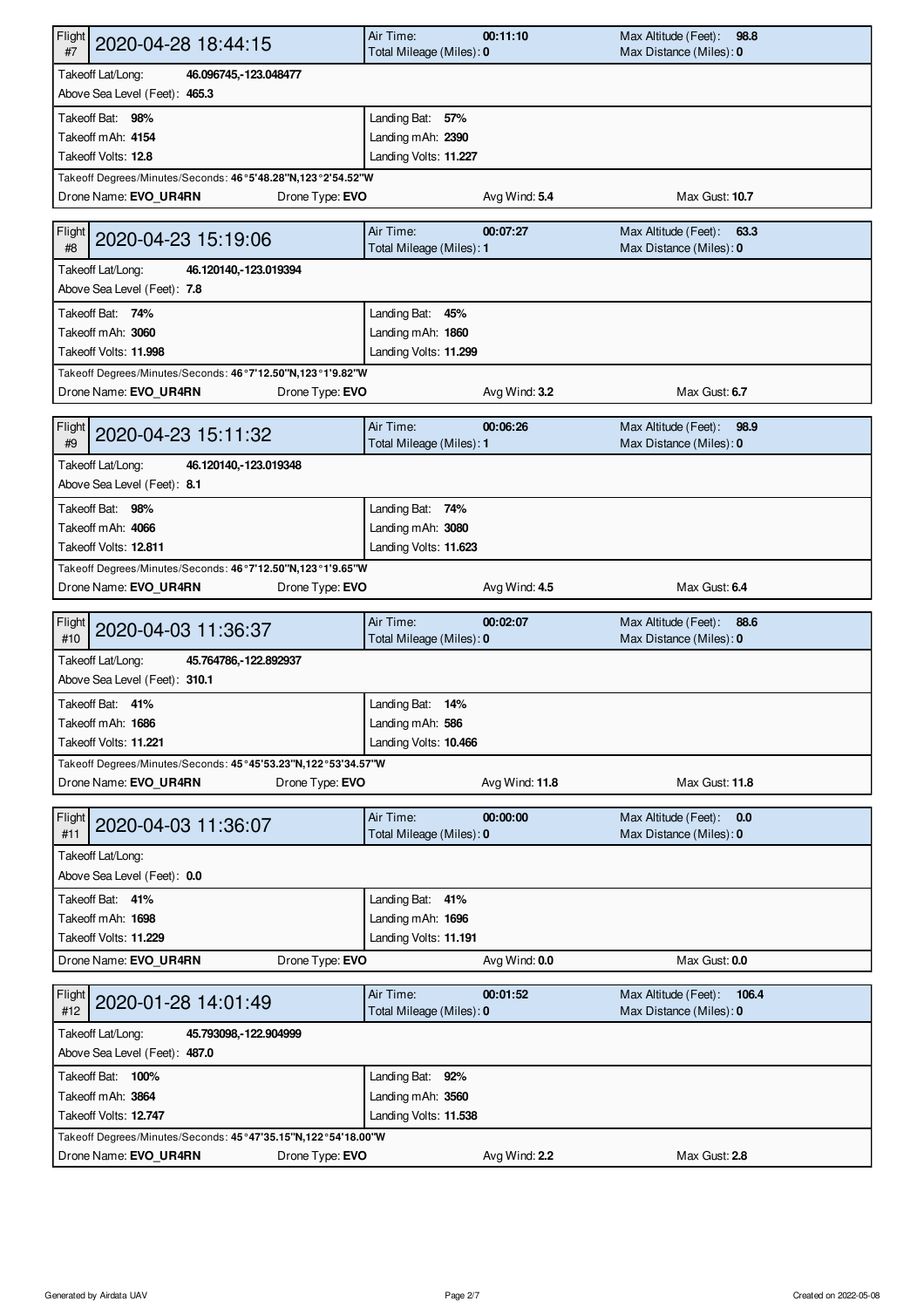| Flight<br>2020-01-28 13:37:33<br>#13                                                                      | Air Time:<br>Total Mileage (Miles): 3      | 00:21:18      | Max Altitude (Feet):<br>200.6<br>Max Distance (Miles): 0 |  |  |
|-----------------------------------------------------------------------------------------------------------|--------------------------------------------|---------------|----------------------------------------------------------|--|--|
| Takeoff Lat/Long:<br>45.793118, 122.904991<br>Above Sea Level (Feet): 486.5                               |                                            |               |                                                          |  |  |
| Takeoff Bat: 100%                                                                                         | Landing Bat: 18%                           |               |                                                          |  |  |
| Takeoff mAh: 4014                                                                                         | Landing mAh: 706                           |               |                                                          |  |  |
| Takeoff Volts: 12.819                                                                                     | Landing Volts: 10.735                      |               |                                                          |  |  |
| Takeoff Degrees/Minutes/Seconds: 45°47'35.22"N,122°54'17.97"W                                             |                                            |               |                                                          |  |  |
| Drone Name: EVO_UR4RN<br>Drone Type: EVO                                                                  |                                            | Avg Wind: 7.2 | Max Gust: 12.7                                           |  |  |
| Flight<br>2020-01-28 13:15:03<br>#14                                                                      | Air Time:<br>Total Mileage (Miles): 3      | 00:20:43      | Max Altitude (Feet):<br>200.8<br>Max Distance (Miles): 0 |  |  |
| Takeoff Lat/Long:<br>45.793095, 122.905014<br>Above Sea Level (Feet): 487.2                               |                                            |               |                                                          |  |  |
| Takeoff Bat: 96%                                                                                          | Landing Bat: 19%                           |               |                                                          |  |  |
| Takeoff mAh: 4006                                                                                         | Landing mAh: 786                           |               |                                                          |  |  |
| Takeoff Volts: 12.754                                                                                     | Landing Volts: 10.786                      |               |                                                          |  |  |
| Takeoff Degrees/Minutes/Seconds: 45°47'35.14"N,122°54'18.05"W                                             |                                            |               |                                                          |  |  |
| Drone Name: EVO UR4RN<br>Drone Type: EVO                                                                  |                                            | Avg Wind: 6.8 | Max Gust: 12.6                                           |  |  |
| Flight                                                                                                    | Air Time:                                  | 00:00:10      | Max Altitude (Feet):<br>4.9                              |  |  |
| 2020-01-28 13:12:36<br>#15                                                                                | Total Mileage (Miles): 0                   |               | Max Distance (Miles): 0                                  |  |  |
| Takeoff Lat/Long:<br>45.793125, 122.904991<br>Above Sea Level (Feet): 486.3                               |                                            |               |                                                          |  |  |
| Takeoff Bat: 99%                                                                                          | Landing Bat: 99%                           |               |                                                          |  |  |
| Takeoff mAh: 4152                                                                                         | Landing mAh: 4138                          |               |                                                          |  |  |
| Takeoff Volts: 12.887                                                                                     | Landing Volts: 12.42                       |               |                                                          |  |  |
| Takeoff Degrees/Minutes/Seconds: 45°47'35.25"N,122°54'17.97"W                                             |                                            |               |                                                          |  |  |
| Drone Type: EVO<br>Drone Name: EVO_UR4RN                                                                  |                                            | Avg Wind: 2.9 | Max Gust: 2.9                                            |  |  |
| Flight<br>2020-01-28 11:56:52<br>#16                                                                      | Air Time:<br>Total Mileage (Miles): 0      | 00:00:00      | Max Altitude (Feet):<br>0.0<br>Max Distance (Miles): 0   |  |  |
| Takeoff Lat/Long:<br>Above Sea Level (Feet): 0.0                                                          |                                            |               |                                                          |  |  |
| Takeoff Bat: 100%                                                                                         | Landing Bat: 100%                          |               |                                                          |  |  |
| Takeoff mAh: <b>4174</b>                                                                                  | Landing mAh: 4170                          |               |                                                          |  |  |
| Takeoff Volts: 12.896                                                                                     | Landing Volts: 12.863                      |               |                                                          |  |  |
| Drone Name: EVO_UR4RN<br>Drone Type: EVO                                                                  |                                            | Avg Wind: 0.0 | Max Gust: 0.0                                            |  |  |
|                                                                                                           |                                            |               |                                                          |  |  |
| Flight<br>2020-01-25 14:36:32<br>#17                                                                      | Air Time:<br>Total Mileage (Miles): 1      | 00:05:05      | Max Altitude (Feet):<br>162.4<br>Max Distance (Miles): 0 |  |  |
| Takeoff Lat/Long:<br>45.764771, -122.892723<br>Above Sea Level (Feet): 303.8                              |                                            |               |                                                          |  |  |
| Takeoff Bat: 57%                                                                                          |                                            |               |                                                          |  |  |
| Takeoff mAh: 2306                                                                                         | Landing Bat: 29%                           |               |                                                          |  |  |
| Takeoff Volts: 11.526                                                                                     | Landing mAh: 1182<br>Landing Volts: 10.83  |               |                                                          |  |  |
|                                                                                                           |                                            |               |                                                          |  |  |
| Takeoff Degrees/Minutes/Seconds: 45°45'53.17"N,122°53'33.80"W<br>Drone Name: EVO UR4RN<br>Drone Type: EVO |                                            | Avg Wind: 2.9 | Max Gust: 4.2                                            |  |  |
| Flight<br>2020-01-25 14:26:10<br>#18                                                                      | Air Time:<br>Total Mileage (Miles): 2      | 00:09:53      | Max Altitude (Feet):<br>201.2<br>Max Distance (Miles): 1 |  |  |
| Takeoff Lat/Long:<br>45.764744, 122.892632<br>Above Sea Level (Feet): 297.9                               |                                            |               |                                                          |  |  |
|                                                                                                           |                                            |               |                                                          |  |  |
| Takeoff Bat: 99%                                                                                          | Landing Bat: 57%                           |               |                                                          |  |  |
| Takeoff mAh: 4036<br>Takeoff Volts: 12.699                                                                | Landing mAh: 2318<br>Landing Volts: 11.146 |               |                                                          |  |  |
|                                                                                                           |                                            |               |                                                          |  |  |
| Takeoff Degrees/Minutes/Seconds: 45°45'53.08"N,122°53'33.47"W<br>Drone Name: EVO UR4RN<br>Drone Type: EVO |                                            | Avg Wind: 4.7 | Max Gust: 10.0                                           |  |  |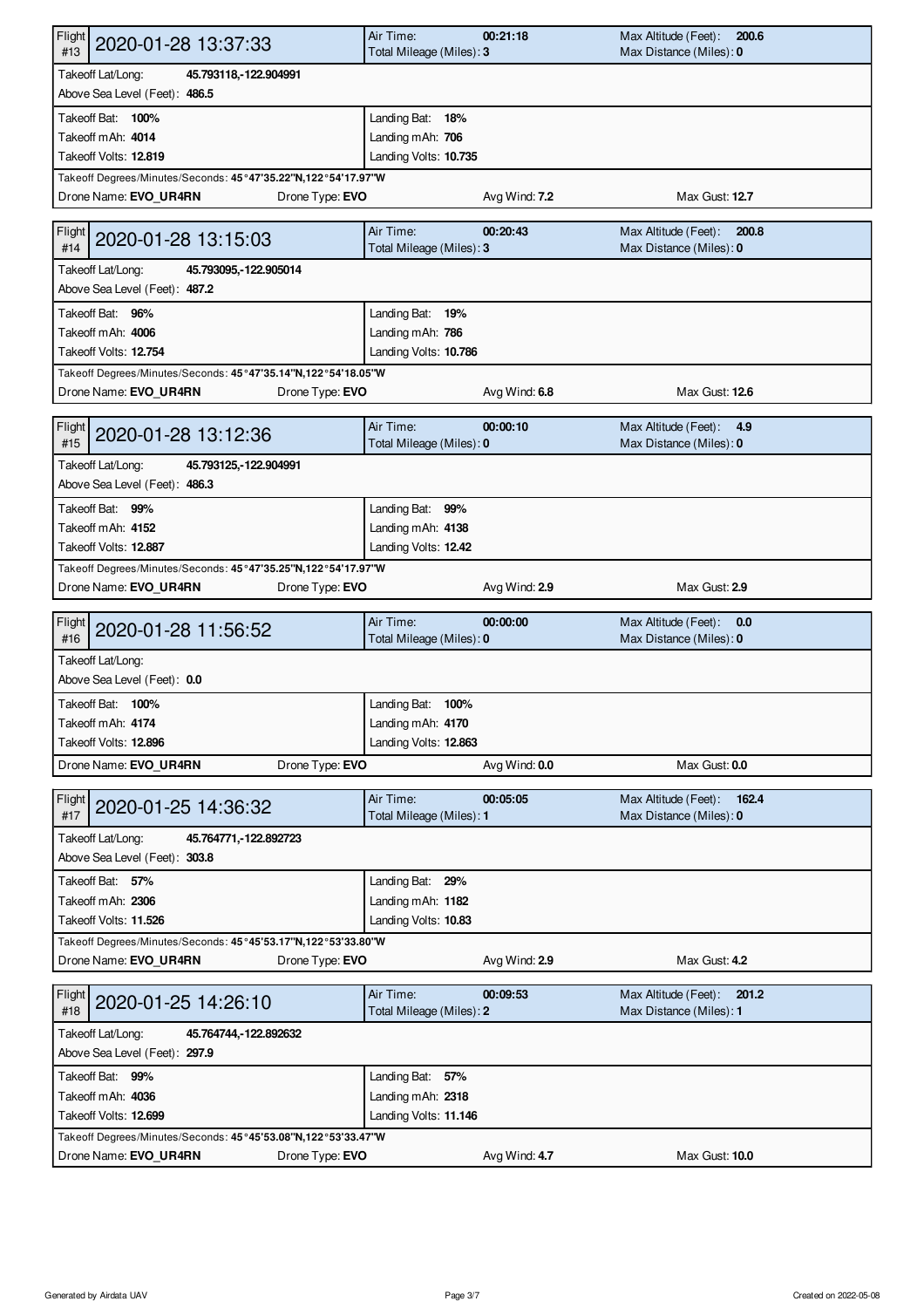| Flight<br>2020-01-24 16:11:57<br>#19                                                                      | Air Time:<br>Total Mileage (Miles): 1 | 00:17:30      | Max Altitude (Feet):<br>210.3<br>Max Distance (Miles): 1 |  |  |
|-----------------------------------------------------------------------------------------------------------|---------------------------------------|---------------|----------------------------------------------------------|--|--|
| Takeoff Lat/Long:<br>45.741467, - 122.891907                                                              |                                       |               |                                                          |  |  |
| Above Sea Level (Feet): 70.3                                                                              |                                       |               |                                                          |  |  |
| Takeoff Bat: 100%                                                                                         | Landing Bat: 26%                      |               |                                                          |  |  |
| Takeoff mAh: 4196                                                                                         | Landing mAh: 1060                     |               |                                                          |  |  |
| Takeoff Volts: 12.911                                                                                     | Landing Volts: 10.846                 |               |                                                          |  |  |
| Takeoff Degrees/Minutes/Seconds: 45°44'29.28"N,122°53'30.86"W                                             |                                       |               |                                                          |  |  |
| Drone Name: EVO_UR4RN<br>Drone Type: EVO                                                                  |                                       | Avg Wind: 5.6 | Max Gust: 11.8                                           |  |  |
| Flight<br>2020-01-24 16:01:13<br>#20                                                                      | Air Time:<br>Total Mileage (Miles): 0 | 00:01:35      | Max Altitude (Feet):<br>123.2<br>Max Distance (Miles): 0 |  |  |
| Takeoff Lat/Long:<br>45.741493, -122.891960<br>Above Sea Level (Feet): 70.9                               |                                       |               |                                                          |  |  |
|                                                                                                           |                                       |               |                                                          |  |  |
| Takeoff Bat: 99%                                                                                          | Landing Bat: 92%                      |               |                                                          |  |  |
| Takeoff mAh: 3918                                                                                         | Landing mAh: 3628                     |               |                                                          |  |  |
| Takeoff Volts: 12.71                                                                                      | Landing Volts: 11.522                 |               |                                                          |  |  |
| Takeoff Degrees/Minutes/Seconds: 45°44'29.38"N,122°53'31.06"W                                             |                                       |               |                                                          |  |  |
| Drone Name: EVO UR4RN<br>Drone Type: EVO                                                                  |                                       | Avg Wind: 7.9 | Max Gust: 8.9                                            |  |  |
| Flight<br>2020-01-20 15:56:21<br>#21                                                                      | Air Time:<br>Total Mileage (Miles): 1 | 00:06:03      | Max Altitude (Feet):<br>98.7<br>Max Distance (Miles): 0  |  |  |
| Takeoff Lat/Long:<br>45.888866, 122.855461                                                                |                                       |               |                                                          |  |  |
| Above Sea Level (Feet): 512.5                                                                             |                                       |               |                                                          |  |  |
| Takeoff Bat: 45%                                                                                          | Landing Bat: 18%                      |               |                                                          |  |  |
| Takeoff mAh: 1836                                                                                         | Landing mAh: 722                      |               |                                                          |  |  |
| Takeoff Volts: 10.915                                                                                     | Landing Volts: 10.705                 |               |                                                          |  |  |
| Takeoff Degrees/Minutes/Seconds: 45°53'19.92"N,122°51'19.66"W                                             |                                       |               |                                                          |  |  |
| Drone Name: EVO_UR4RN<br>Drone Type: EVO                                                                  |                                       | Avg Wind: 7.8 | Max Gust: 13.7                                           |  |  |
|                                                                                                           |                                       |               |                                                          |  |  |
| Flight<br>2020-01-20 15:55:47<br>#22                                                                      | Air Time:<br>Total Mileage (Miles): 0 | 00:00:32      | Max Altitude (Feet):<br>98.6<br>Max Distance (Miles): 0  |  |  |
| Takeoff Lat/Long:<br>45.888866, 122.851303<br>Above Sea Level (Feet): 603.8                               |                                       |               |                                                          |  |  |
|                                                                                                           |                                       |               |                                                          |  |  |
| Takeoff Bat: 48%                                                                                          | Landing Bat: 45%                      |               |                                                          |  |  |
| Takeoff mAh: 1946                                                                                         | Landing mAh: 1846                     |               |                                                          |  |  |
| Takeoff Volts: 10.953                                                                                     | Landing Volts: 10.903                 |               |                                                          |  |  |
| Takeoff Degrees/Minutes/Seconds: 45°53'19.92"N,122°51'4.69"W                                              |                                       |               |                                                          |  |  |
| Drone Name: EVO_UR4RN<br>Drone Type: EVO                                                                  |                                       | Avg Wind: 7.6 | Max Gust: 9.8                                            |  |  |
| Flight<br>2020-01-20 15:55:14<br>#23                                                                      | Air Time:<br>Total Mileage (Miles): 0 | 00:00:33      | Max Altitude (Feet):<br>98.7<br>Max Distance (Miles): 0  |  |  |
| Takeoff Lat/Long:<br>45.888828, 122.848381                                                                |                                       |               |                                                          |  |  |
| Above Sea Level (Feet): 577.3                                                                             |                                       |               |                                                          |  |  |
| Takeoff Bat: 50%                                                                                          | Landing Bat: 48%                      |               |                                                          |  |  |
| Takeoff mAh: 2050                                                                                         | Landing mAh: 1956                     |               |                                                          |  |  |
| Takeoff Volts: 11.008                                                                                     | Landing Volts: 10.959                 |               |                                                          |  |  |
| Takeoff Degrees/Minutes/Seconds: 45°53'19.78"N,122°50'54.17"W                                             |                                       |               |                                                          |  |  |
| Drone Name: EVO UR4RN<br>Drone Type: EVO                                                                  |                                       | Avg Wind: 7.1 | Max Gust: 8.5                                            |  |  |
| Flight<br>2020-01-20 15:54:57<br>#24                                                                      | Air Time:<br>Total Mileage (Miles): 0 | 00:00:16      | Max Altitude (Feet):<br>98.7<br>Max Distance (Miles): 0  |  |  |
| Takeoff Lat/Long:<br>45.888741, 122.849197<br>Above Sea Level (Feet): 595.6                               |                                       |               |                                                          |  |  |
|                                                                                                           |                                       |               |                                                          |  |  |
| Takeoff Bat: 51%                                                                                          | Landing Bat: 50%                      |               |                                                          |  |  |
| Takeoff mAh: 2104                                                                                         | Landing mAh: 2056                     |               |                                                          |  |  |
| Takeoff Volts: 11.024                                                                                     | Landing Volts: 11.008                 |               |                                                          |  |  |
| Takeoff Degrees/Minutes/Seconds: 45°53'19.47"N,122°50'57.11"W<br>Drone Type: EVO<br>Drone Name: EVO_UR4RN |                                       | Avg Wind: 0.0 | Max Gust: 0.0                                            |  |  |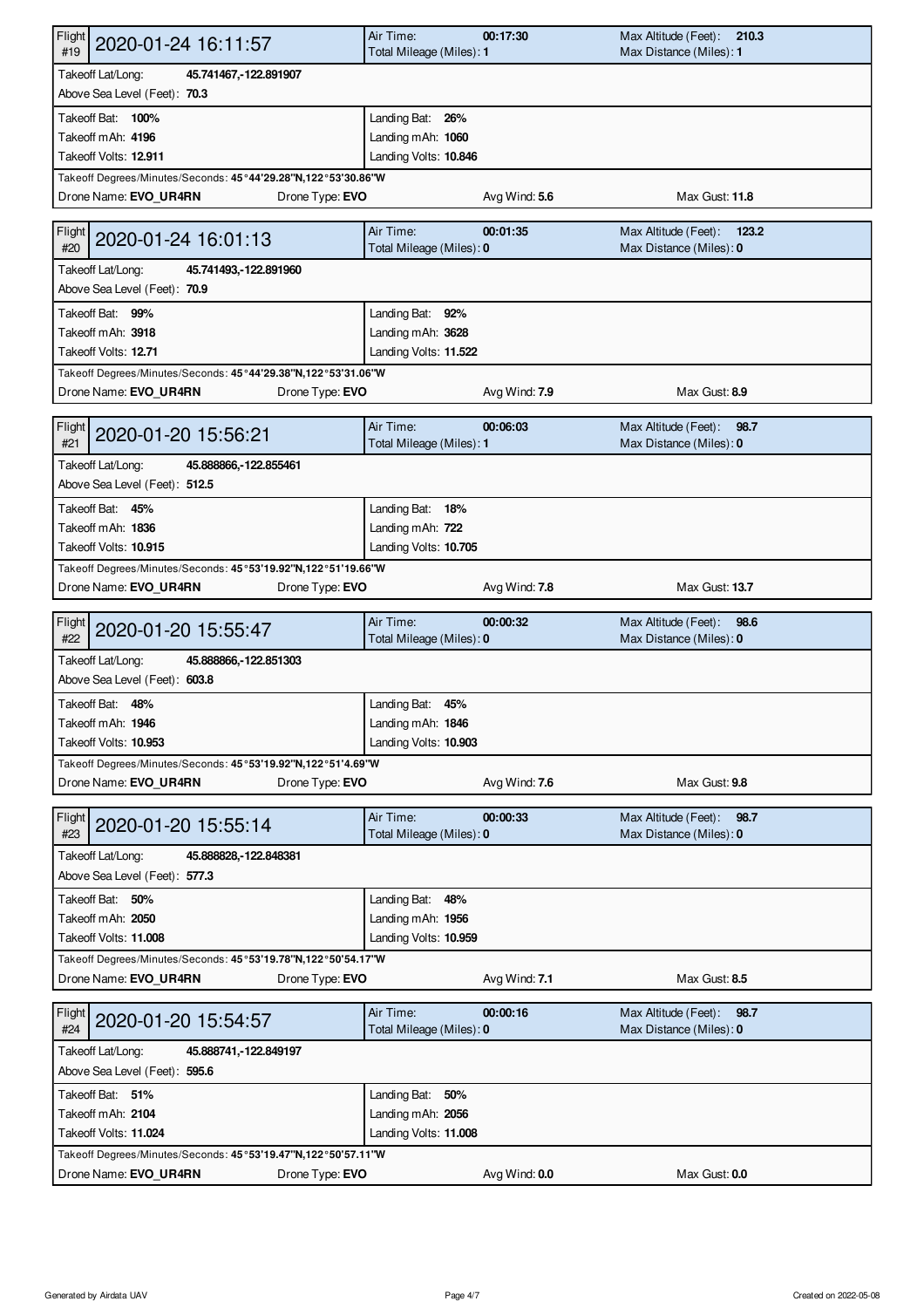| Flight<br>2020-01-20 15:54:10<br>#25                          | Air Time:<br>Total Mileage (Miles): 0      | 00:00:46       | Max Altitude (Feet):<br>98.6<br>Max Distance (Miles): 0 |  |  |
|---------------------------------------------------------------|--------------------------------------------|----------------|---------------------------------------------------------|--|--|
| Takeoff Lat/Long:<br>45.888741, -122.855095                   |                                            |                |                                                         |  |  |
| Above Sea Level (Feet): 510.7                                 |                                            |                |                                                         |  |  |
| Takeoff Bat: 55%                                              | Landing Bat: 51%                           |                |                                                         |  |  |
| Takeoff mAh: 2242                                             | Landing mAh: 2108                          |                |                                                         |  |  |
| Takeoff Volts: 11.118                                         | Landing Volts: 11.046                      |                |                                                         |  |  |
| Takeoff Degrees/Minutes/Seconds: 45°53'19.47"N,122°51'18.34"W |                                            |                |                                                         |  |  |
| Drone Name: EVO_UR4RN<br>Drone Type: EVO                      |                                            | Avg Wind: 10.2 | Max Gust: 11.1                                          |  |  |
|                                                               |                                            |                |                                                         |  |  |
| Flight<br>2020-01-20 15:52:32<br>#26                          | Air Time:<br>Total Mileage (Miles): 0      | 00:01:37       | Max Altitude (Feet):<br>98.8<br>Max Distance (Miles): 0 |  |  |
| Takeoff Lat/Long:<br>45.888557, 122.848358                    |                                            |                |                                                         |  |  |
| Above Sea Level (Feet): 572.9                                 |                                            |                |                                                         |  |  |
|                                                               |                                            |                |                                                         |  |  |
| Takeoff Bat: 62%                                              | Landing Bat: 55%                           |                |                                                         |  |  |
| Takeoff mAh: 2546<br>Takeoff Volts: 11.18                     | Landing mAh: 2250                          |                |                                                         |  |  |
|                                                               | Landing Volts: 11.083                      |                |                                                         |  |  |
| Takeoff Degrees/Minutes/Seconds: 45°53'18.81"N,122°50'54.09"W |                                            |                | Max Gust: 10.1                                          |  |  |
| Drone Name: EVO UR4RN<br>Drone Type: EVO                      |                                            | Avg Wind: 8.1  |                                                         |  |  |
| Flight                                                        | Air Time:                                  | 00:01:21       | Max Altitude (Feet):<br>98.8                            |  |  |
| 2020-01-20 15:51:11<br>#27                                    | Total Mileage (Miles): 0                   |                | Max Distance (Miles): 0                                 |  |  |
| Takeoff Lat/Long:<br>45.888382, - 122.855759                  |                                            |                |                                                         |  |  |
| Above Sea Level (Feet): 498.8                                 |                                            |                |                                                         |  |  |
| Takeoff Bat: 68%                                              | Landing Bat: 62%                           |                |                                                         |  |  |
| Takeoff mAh: 2788                                             | Landing mAh: 2550                          |                |                                                         |  |  |
| Takeoff Volts: 11.288                                         | Landing Volts: 11.189                      |                |                                                         |  |  |
| Takeoff Degrees/Minutes/Seconds: 45°53'18.18"N,122°51'20.73"W |                                            |                |                                                         |  |  |
| Drone Name: EVO_UR4RN<br>Drone Type: EVO                      |                                            | Avg Wind: 10.4 | Max Gust: 13.9                                          |  |  |
|                                                               |                                            |                |                                                         |  |  |
|                                                               |                                            |                |                                                         |  |  |
| Flight<br>2020-01-20 15:48:14<br>#28                          | Air Time:<br>Total Mileage (Miles): 1      | 00:02:56       | Max Altitude (Feet):<br>98.7<br>Max Distance (Miles): 0 |  |  |
| Takeoff Lat/Long:<br>45.888123, 122.854446                    |                                            |                |                                                         |  |  |
| Above Sea Level (Feet): 565.9                                 |                                            |                |                                                         |  |  |
| Takeoff Bat: 81%                                              | Landing Bat: 68%                           |                |                                                         |  |  |
| Takeoff mAh: 3320                                             | Landing mAh: 2792                          |                |                                                         |  |  |
| Takeoff Volts: 11.485                                         | Landing Volts: 11.293                      |                |                                                         |  |  |
| Takeoff Degrees/Minutes/Seconds: 45°53'17.24"N,122°51'16.01"W |                                            |                |                                                         |  |  |
| Drone Name: EVO_UR4RN<br>Drone Type: EVO                      |                                            | Avg Wind: 9.4  | Max Gust: 15.4                                          |  |  |
|                                                               |                                            |                |                                                         |  |  |
| Flight<br>2020-01-20 15:47:53                                 | Air Time:                                  | 00:00:21       | Max Altitude (Feet):<br>98.5                            |  |  |
| #29                                                           | Total Mileage (Miles): 0                   |                | Max Distance (Miles): 0                                 |  |  |
| Takeoff Lat/Long:<br>45.888123, 122.851654                    |                                            |                |                                                         |  |  |
| Above Sea Level (Feet): 589.6                                 |                                            |                |                                                         |  |  |
| Takeoff Bat: 82%                                              | Landing Bat: 81%                           |                |                                                         |  |  |
| Takeoff mAh: 3384                                             | Landing mAh: 3324                          |                |                                                         |  |  |
| Takeoff Volts: 11.487                                         | Landing Volts: 11.494                      |                |                                                         |  |  |
| Takeoff Degrees/Minutes/Seconds: 45°53'17.24"N,122°51'5.95"W  |                                            |                |                                                         |  |  |
| Drone Name: EVO UR4RN<br>Drone Type: EVO                      |                                            | Avg Wind: 7.7  | Max Gust: 9.1                                           |  |  |
| Flight<br>2020-01-20 15:43:39<br>#30                          | Air Time:<br>Total Mileage (Miles): 1      | 00:04:08       | Max Altitude (Feet):<br>98.7<br>Max Distance (Miles): 0 |  |  |
| Takeoff Lat/Long:<br>45.891281, 122.850861                    |                                            |                |                                                         |  |  |
| Above Sea Level (Feet): 637.4                                 |                                            |                |                                                         |  |  |
| Takeoff Bat: 100%                                             |                                            |                |                                                         |  |  |
| Takeoff mAh: 4128                                             | Landing Bat: 83%                           |                |                                                         |  |  |
| Takeoff Volts: 12.799                                         | Landing mAh: 3390<br>Landing Volts: 11.538 |                |                                                         |  |  |
| Takeoff Degrees/Minutes/Seconds: 45°53'28.61"N,122°51'3.10"W  |                                            |                |                                                         |  |  |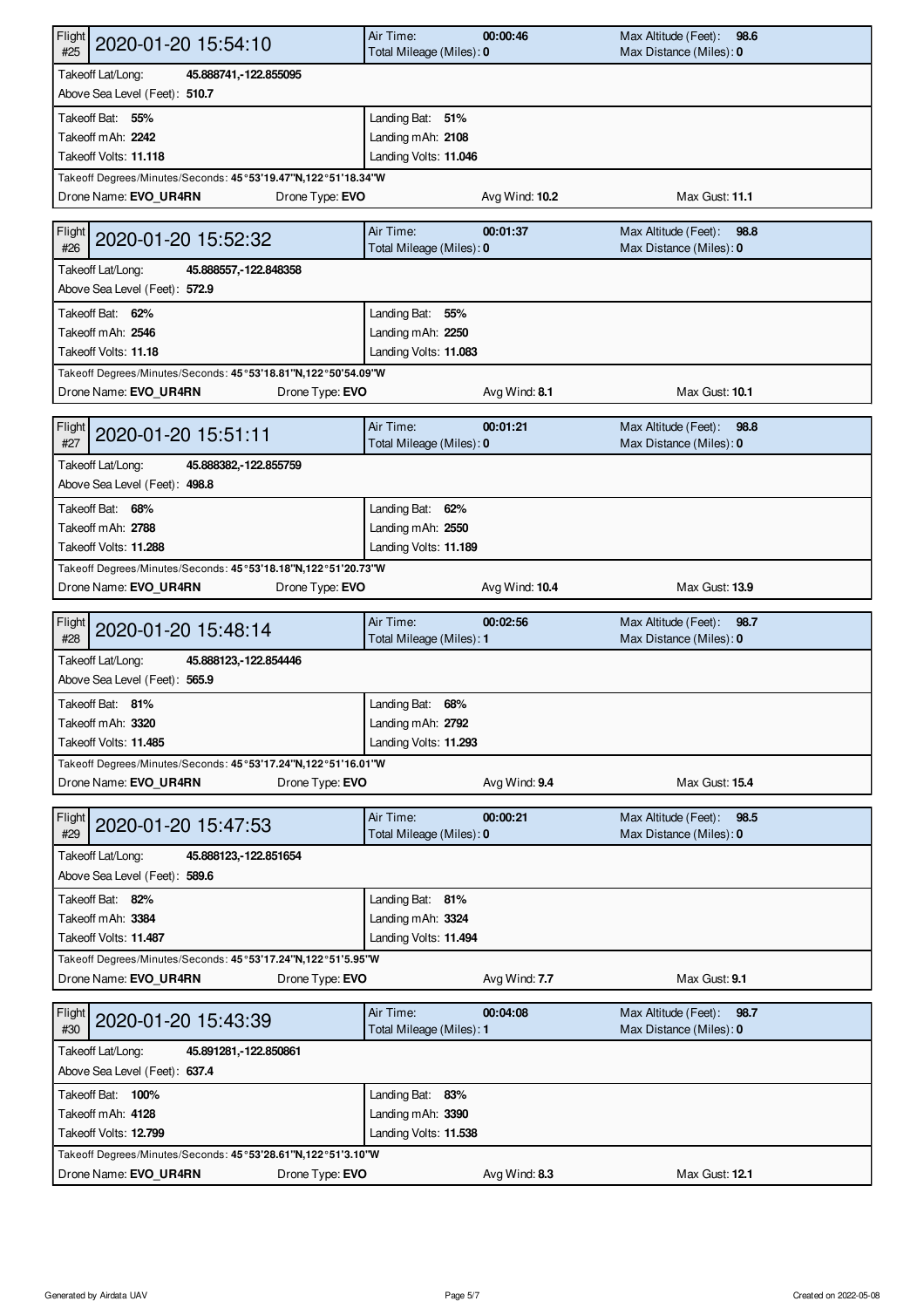| Flight<br>2020-01-20 15:41:19<br>#31                                                                      | Air Time:<br>Total Mileage (Miles): 0 | 00:01:24      | Max Altitude (Feet):<br>98.9<br>Max Distance (Miles): 0 |  |  |
|-----------------------------------------------------------------------------------------------------------|---------------------------------------|---------------|---------------------------------------------------------|--|--|
| Takeoff Lat/Long:<br>45.891296, 122.850883                                                                |                                       |               |                                                         |  |  |
| Above Sea Level (Feet): 637.4                                                                             |                                       |               |                                                         |  |  |
| Takeoff Bat: 99%                                                                                          | Landing Bat: 93%                      |               |                                                         |  |  |
| Takeoff mAh: 3974                                                                                         | Landing mAh: 3728                     |               |                                                         |  |  |
| Takeoff Volts: 12.754                                                                                     | Landing Volts: 11.515                 |               |                                                         |  |  |
| Takeoff Degrees/Minutes/Seconds: 45°53'28.67"N,122°51'3.18"W                                              |                                       |               |                                                         |  |  |
| Drone Name: EVO_UR4RN<br>Drone Type: EVO                                                                  |                                       | Avg Wind: 5.5 | Max Gust: 6.7                                           |  |  |
| Flight<br>2020-01-20 15:38:53<br>#32                                                                      | Air Time:<br>Total Mileage (Miles): 0 | 00:01:10      | Max Altitude (Feet):<br>98.9<br>Max Distance (Miles): 0 |  |  |
| Takeoff Lat/Long:<br>45.888988, 122.855286<br>Above Sea Level (Feet): 517.8                               |                                       |               |                                                         |  |  |
| Takeoff Bat: 25%                                                                                          | Landing Bat: 20%                      |               |                                                         |  |  |
| Takeoff mAh: 1060                                                                                         | Landing mAh: 856                      |               |                                                         |  |  |
| Takeoff Volts: 10.791                                                                                     | Landing Volts: 10.748                 |               |                                                         |  |  |
| Takeoff Degrees/Minutes/Seconds: 45°53'20.36"N,122°51'19.03"W                                             |                                       |               |                                                         |  |  |
| Drone Name: EVO UR4RN<br>Drone Type: EVO                                                                  |                                       | Avg Wind: 7.3 | Max Gust: 9.6                                           |  |  |
|                                                                                                           |                                       |               |                                                         |  |  |
| Flight<br>2020-01-20 15:38:40<br>#33                                                                      | Air Time:<br>Total Mileage (Miles): 0 | 00:00:11      | Max Altitude (Feet):<br>98.6<br>Max Distance (Miles): 0 |  |  |
| Takeoff Lat/Long:<br>45.888977, -122.855927                                                               |                                       |               |                                                         |  |  |
| Above Sea Level (Feet): 519.8                                                                             |                                       |               |                                                         |  |  |
| Takeoff Bat: 26%                                                                                          | Landing Bat: 25%                      |               |                                                         |  |  |
| Takeoff mAh: 1098                                                                                         | Landing mAh: 1066                     |               |                                                         |  |  |
| Takeoff Volts: 10.797                                                                                     | Landing Volts: 10.812                 |               |                                                         |  |  |
| Takeoff Degrees/Minutes/Seconds: 45°53'20.32"N,122°51'21.34"W                                             |                                       |               |                                                         |  |  |
| Drone Name: EVO_UR4RN<br>Drone Type: EVO                                                                  |                                       | Avg Wind: 0.0 | Max Gust: 0.0                                           |  |  |
|                                                                                                           |                                       |               |                                                         |  |  |
|                                                                                                           |                                       |               |                                                         |  |  |
| Flight<br>2020-01-20 15:38:01<br>#34                                                                      | Air Time:<br>Total Mileage (Miles): 0 | 00:00:39      | Max Altitude (Feet):<br>98.6<br>Max Distance (Miles): 0 |  |  |
| Takeoff Lat/Long:<br>45.888866, 122.854355<br>Above Sea Level (Feet): 525.6                               |                                       |               |                                                         |  |  |
|                                                                                                           |                                       |               |                                                         |  |  |
| Takeoff Bat: 28%                                                                                          | Landing Bat: 26%                      |               |                                                         |  |  |
| Takeoff mAh: 1216                                                                                         | Landing mAh: 1102                     |               |                                                         |  |  |
| Takeoff Volts: 10.814                                                                                     | Landing Volts: 10.794                 |               |                                                         |  |  |
| Takeoff Degrees/Minutes/Seconds: 45°53'19.92"N,122°51'15.68"W                                             |                                       |               |                                                         |  |  |
| Drone Name: EVO_UR4RN<br>Drone Type: EVO                                                                  |                                       | Avg Wind: 9.1 | Max Gust: 10.9                                          |  |  |
| Flight<br>2020-01-20 15:37:14<br>#35                                                                      | Air Time:<br>Total Mileage (Miles): 0 | 00:00:46      | Max Altitude (Feet):<br>98.7<br>Max Distance (Miles): 0 |  |  |
| Takeoff Lat/Long:<br>45.888866, 122.850677                                                                |                                       |               |                                                         |  |  |
| Above Sea Level (Feet): 614.1                                                                             |                                       |               |                                                         |  |  |
| Takeoff Bat: 31%                                                                                          | Landing Bat: 29%                      |               |                                                         |  |  |
| Takeoff mAh: 1354                                                                                         | Landing mAh: 1222                     |               |                                                         |  |  |
| Takeoff Volts: 10.854                                                                                     | Landing Volts: 10.811                 |               |                                                         |  |  |
| Takeoff Degrees/Minutes/Seconds: 45°53'19.92"N,122°51'2.44"W                                              |                                       |               |                                                         |  |  |
| Drone Name: EVO UR4RN<br>Drone Type: EVO                                                                  |                                       | Avg Wind: 8.4 | Max Gust: 11.4                                          |  |  |
| Flight<br>2020-01-20 15:36:39<br>#36                                                                      | Air Time:<br>Total Mileage (Miles): 0 | 00:00:34      | Max Altitude (Feet):<br>98.6<br>Max Distance (Miles): 0 |  |  |
| Takeoff Lat/Long:<br>45.888859, 122.848373<br>Above Sea Level (Feet): 578.2                               |                                       |               |                                                         |  |  |
|                                                                                                           |                                       |               |                                                         |  |  |
| Takeoff Bat: 34%                                                                                          | Landing Bat: 32%                      |               |                                                         |  |  |
| Takeoff mAh: 1458                                                                                         | Landing mAh: 1360                     |               |                                                         |  |  |
| Takeoff Volts: 10.872                                                                                     | Landing Volts: 10.848                 |               |                                                         |  |  |
| Takeoff Degrees/Minutes/Seconds: 45°53'19.89"N,122°50'54.14"W<br>Drone Type: EVO<br>Drone Name: EVO_UR4RN |                                       | Avg Wind: 8.2 | Max Gust: 11.1                                          |  |  |